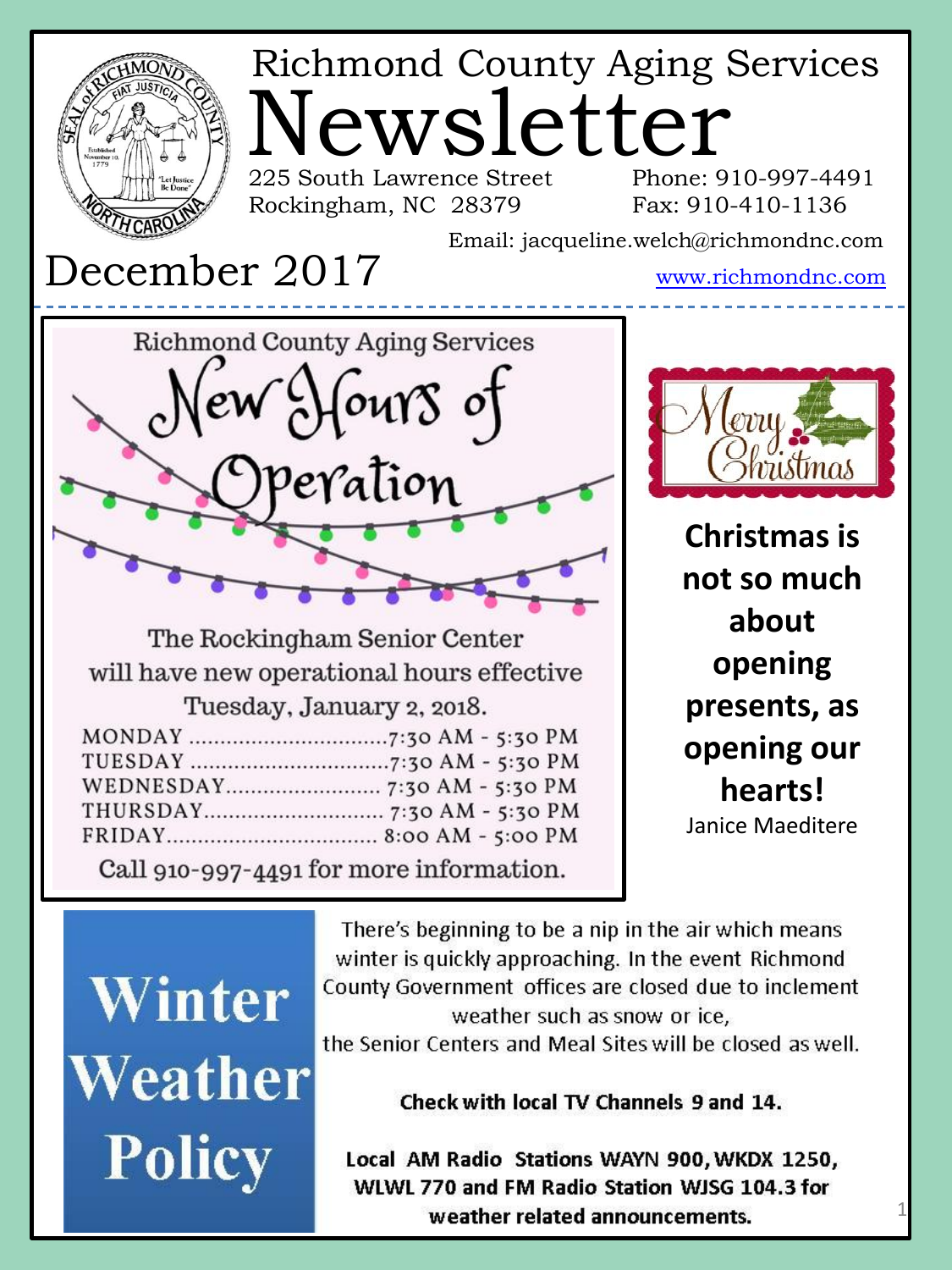| <b>Upcoming Closings</b>                   |                                        |                                                      |                                   |                                    |  |
|--------------------------------------------|----------------------------------------|------------------------------------------------------|-----------------------------------|------------------------------------|--|
| East<br>Rockingham<br><b>Senior Center</b> | East<br>Rockingham<br><b>Meal Site</b> | <b>Ellerbe Senior</b><br>Center/<br><b>Meal Site</b> | <b>Hamlet Meal</b><br><b>Site</b> | Rockingham<br><b>Senior Center</b> |  |
| Wed. Dec. 13 <sup>th</sup>                 | Wed. Dec 13th                          | Wed. Dec. 13th                                       | Wed. Dec. 13th                    | Tues. Dec. 12 <sup>th</sup>        |  |
| Wed. Dec. 20 <sup>th</sup>                 | Wed. Dec. 20 <sup>th</sup>             | Wed. Dec. 20 <sup>th</sup>                           | Wed. Dec. 20 <sup>th</sup>        | Wed. Dec. 13th                     |  |
| Thur. Dec. 21st                            | Thur. Dec. 21st                        | Thur. Dec. 21st                                      | Thur. Dec. 21st                   | Mon. Dec. 25 <sup>th</sup>         |  |
| Fri. Dec. 22 <sup>nd</sup>                 | Fri. Dec. 22 <sup>nd</sup>             | Fri. Dec. 22 <sup>nd</sup>                           | Fri. Dec. 22 <sup>nd</sup>        | Tues. Dec. 26th                    |  |
| Mon. Dec. 25 <sup>th</sup>                 | Mon. Dec 25th                          | Mon. Dec. 25 <sup>th</sup>                           | Mon. Dec 25 <sup>th</sup>         | Wed. Dec. 27th                     |  |
| Tues. Dec. 26th                            | Tues. Dec. 26 <sup>th</sup>            | Tues. Dec. 26 <sup>th</sup>                          | Tues. Dec 26 <sup>th</sup>        | Mon. Jan. 2nd                      |  |
| Wed. Dec. 27th                             | Wed. Dec. 27th                         | Wed. Dec. 27th                                       | Wed. Dec 27th                     |                                    |  |
| Thur. Dec. 28th                            | Thur. Dec. 28 <sup>th</sup>            | Thur. Dec. 28th                                      | Thur. Dec 28th                    |                                    |  |
| Fri. Dec. 29th                             | Fri. Dec. 29 <sup>th</sup>             | Fri. Dec. 29 <sup>th</sup>                           | Fri. Dec. 29th                    |                                    |  |
| Mon. Jan. 2 <sup>nd</sup>                  | Mon. Jan. $2nd$                        | Mon. Jan 2nd                                         | Mon. Jan. 2 <sup>nd</sup>         |                                    |  |



You can Help make a difference! Call Richmond **County Aging** Services today.

910-997-4491

## **Meals on Wheels Volunteers Needed**

Aging Services is looking for devoted volunteers to deliver meals to the homebound elderly in your community. It takes less than 2 hours, Help those who can't help themselves!

It's More Than Just A Meal.

**\* No trips scheduled for December and January \***

**Senior Christmas Party tickets for the evening party are still available.** 

**You can pick yours up at the Rockingham Senior Center.** 

**Call 910-997-4491 for more information.**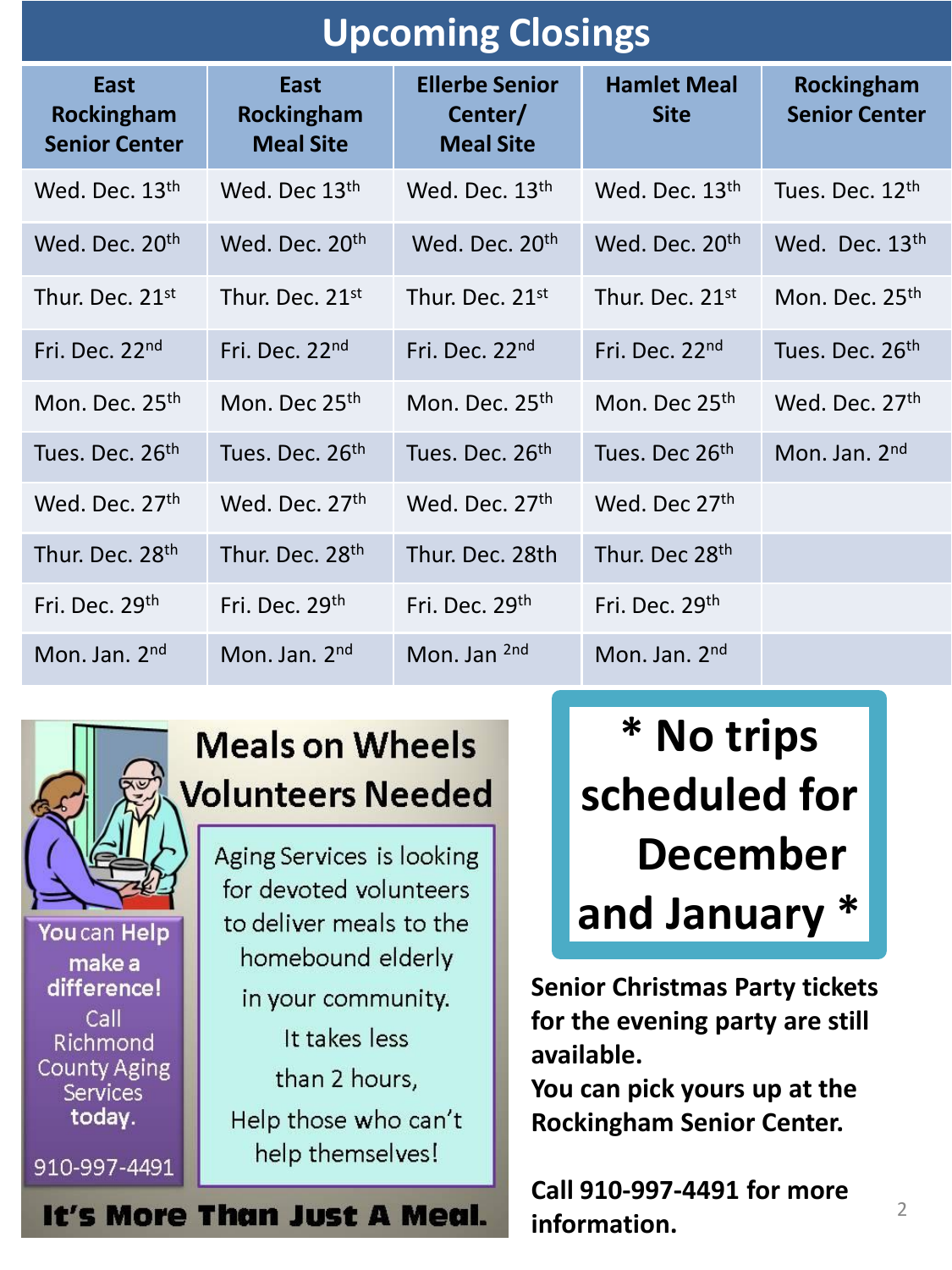## **Riddle Me This**

- **1. Feed me and I'll grow quickly. Give me water and I will die. What am I?**
- **1. When Jack and Leah went to the seashore, they saw a boat filled with people. Yet there wasn't a single person on the boat. How is that possible?**
- **2. Which word in the dictionary is always spelled incorrectly?**
- **3. A policeman in New York City watched a taxi driver go down a oneway street the wrong way, pass a stop sign without stopping, and take a left in front of a no left turn sign, but he just let him go? Why?** Answers on page 4



**Mission Statement** 

**Richmond County Aging** Services is an organization that provides a focal point for aging resources as well as opportunities to extend independent living and enrich the quality of life for **Richmond County** 

older adults.

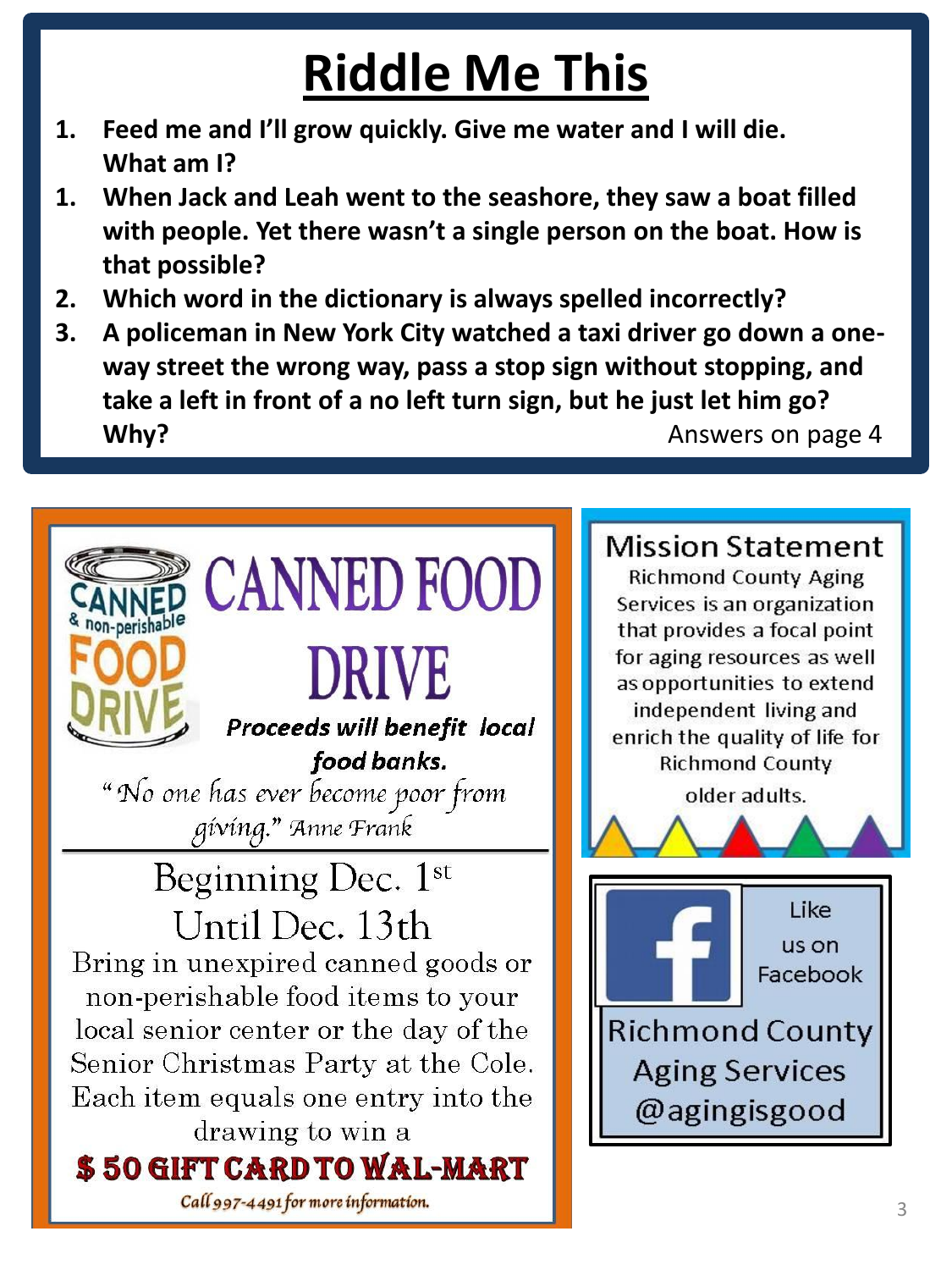#### **SERVICES OFFERED AT RICHMOND COUNTY AGING SERVICES**

Realizing the importance of social interaction and physical activity to the vitality of all people, Richmond County Aging Services places special emphasis on this and can provide information and assistance. Call 910-997-4491 for more information. Some of the social and recreational activities hosted by the Center(s) include:

| <b>Health Screenings</b>                                     | <b>Medicaid Benefits</b>                                 |
|--------------------------------------------------------------|----------------------------------------------------------|
| <b>Fitness and Health</b><br>Promotions                      | Medicare Parts A & B                                     |
| <b>Insurance Counseling</b>                                  | Medicare Part D                                          |
| <b>Tax Preparation</b><br>Counseling                         | <b>Social Security Benefits</b>                          |
| <b>Legal Services</b>                                        | <b>Job Training</b>                                      |
| <b>General Transportation</b>                                | <b>Job Placement</b>                                     |
| <b>Medical Transportation</b>                                | <b>Congregate Meals</b>                                  |
| <b>Support Groups or</b><br><b>Classes for Caregivers</b>    | <b>Home Delivered Meals</b>                              |
| <b>Housing Assistance</b>                                    | Adult Day Care/Day<br>Health                             |
| <b>Reverse Mortgage</b><br>Counseling                        | <b>Mental Health</b>                                     |
| Home Repair/<br>Modification                                 | Disaster Preparedness,<br>Planning or Response           |
| <b>Home Health Services</b>                                  | Durable Medical<br>Equipment/Assistive<br><b>Devices</b> |
| In Home Aide Services                                        | <b>Hospice Care</b>                                      |
| Long Term Care<br><b>Facilities</b>                          | <b>Rehabilitation Services</b>                           |
| <b>Report Suspected</b><br>Abuse, Neglect or<br>Exploitation | Respite                                                  |
| <b>Senior Games</b>                                          | Telephone Reassurance                                    |
| <b>Energy Assistance</b>                                     | <b>Food Distribution</b>                                 |

### **Answers from page 3**

- **1. Fire**
- **2. They weren't single. They were all married.**
- **3. Incorrectly**
- **4. The taxi driver was walking**

#### **Medicare costs** hard to swallow?

**SHIIP can help find the best Medicare Prescription Drug Plan for you!** 

It's time to evaluate your plan and see what's new for 2018. SHIIP, a division of the NC Department of Insurance, offers free, unbiased information about Medicare and can assist with enrollment and subsidy applications that could save you money.

> **Medicare Annual Open Enrollment Period** October 15 - December 7 Changes will be effective Jan. 1, 2018



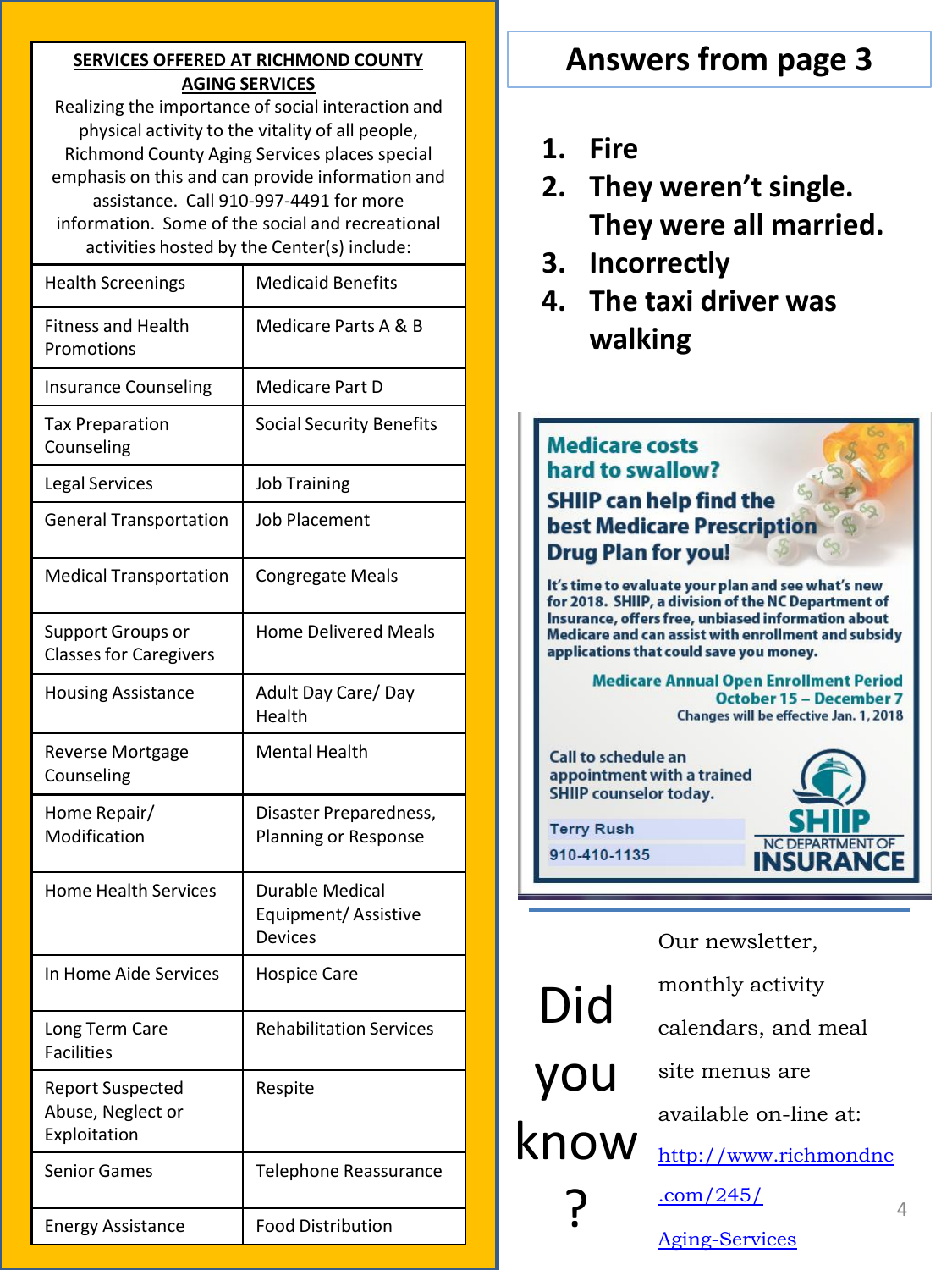## **Chicken Cabbage Stir Fry**

|        | Prep time 10 minutes    |
|--------|-------------------------|
|        | Total time   20 Minutes |
| Serves |                         |

| <b>Nutritional Facts</b> |                   |               |  |
|--------------------------|-------------------|---------------|--|
| Calcium                  | 2%                | 3             |  |
| <b>Calories</b>          | 90%               |               |  |
| Carbohydrate             | 4g                | $\mathbf{1}$  |  |
| Cholesterol              | 40 <sub>mg</sub>  | 3             |  |
| <b>Dietary Fiber</b>     | 1 <sub>g</sub>    | $\mathbf{1}$  |  |
| Fat                      | 2.5               |               |  |
| Fiber                    | 7g                | $\frac{1}{2}$ |  |
| Iron                     | 2%                | $\frac{1}{4}$ |  |
| Protein                  | 13 <sub>g</sub>   | $\mathbf{1}$  |  |
| Sat fat                  | 1 <sub>g</sub>    |               |  |
| Sodium                   | 140 <sub>mg</sub> | $\mathbf{1}$  |  |
| <b>Sugars</b>            | 0g                | This re       |  |
| Vitamin A                | 2%                | WWW.          |  |
| Vitamin C                | 30%               |               |  |

| <b>Ingredients</b>                                   |                               |  |
|------------------------------------------------------|-------------------------------|--|
| 3                                                    | Chicken breast halves         |  |
| 1                                                    | Teaspoon Vegetable Oil        |  |
| 3                                                    | Cup Cabbage, Shredded         |  |
| 1                                                    | Tablespoon Cornstarch         |  |
| ⅓                                                    | <b>Teaspoon Ground Ginger</b> |  |
| $\frac{1}{4}$                                        | <b>Teaspoon Garlic Powder</b> |  |
| $\mathbf{1}$                                         | <b>Tablespoon Soy Sauce</b>   |  |
| $\mathbf{1}$                                         | <b>Red Bell Pepper</b>        |  |
| This recipe added by Leanne D.<br>www.justapinch.com |                               |  |

#### **Directions**

Heat the oil in a frying pan to medium-high heat. Cut chicken breast into strips and add to the pan, turning constantly until done. Add cabbage and other vegetables and sauté 2 minutes until cabbage is crisp-tender. In a separate bowl, mix cornstarch and seasonings; then add water and soy sauce, and mix until smooth. Stir sauce into chicken/cabbage mixture. Cook until sauce has thickened and chicken is coated, about 1 minute. Serve with a whole grain like brown rice.

The Richmond County Cooperative Extension's goal is to provide the residents of the community with research-based knowledge. For more information on food safety, health, wellness, and nutrition please contact the Family and Consumer Sciences Agent, Janice Roberts, MS at 910-997-8255.